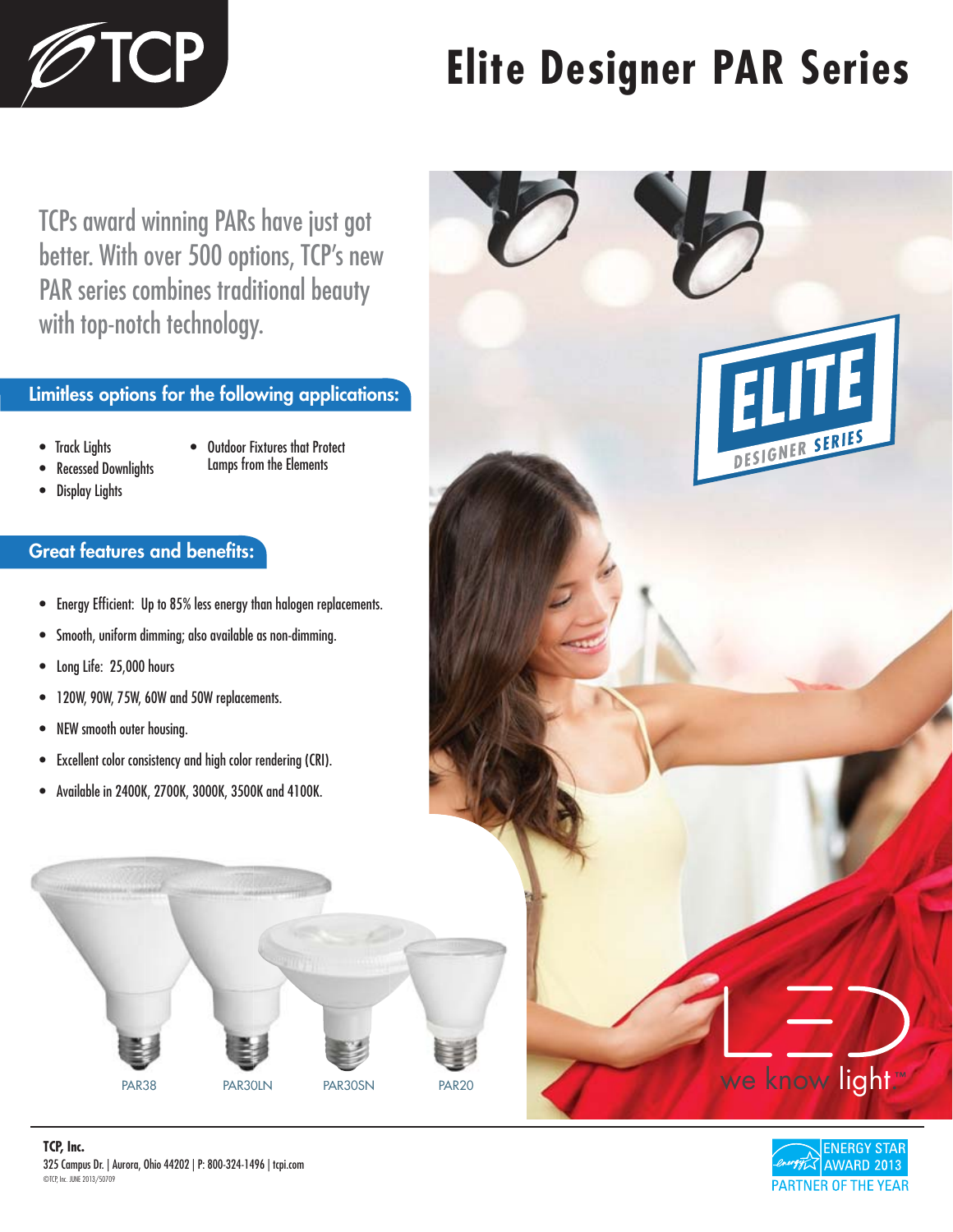

# *ELITE Designer Series*

LED | 25,000 Hours average rated life, 120 Volts

### **Applications**

Ideal for PAR38, PAR30, and PAR20 flood and spot light applications.

- + Track Lights
- **+** Recessed Downlights
- Display Lights
- Outdoor Fixtures that Protect Lamps from the Elements

| <b>Features</b>                                    | <b>Benefits</b>                                                                                                              |
|----------------------------------------------------|------------------------------------------------------------------------------------------------------------------------------|
| Up to 85% less energy than<br>halogen alternatives | Instant energy savings                                                                                                       |
| Long life                                          | Minimizes replacement and maintenance costs                                                                                  |
| Unique full face optic                             | Provides designer grade light quality with<br>same look as halogen replacement.                                              |
| Smooth, clean outside housing                      | Seemlessly blends into lighting applications                                                                                 |
| Very low heat generation                           | Perfect for sensistive display lighting such<br>as art galleries.                                                            |
| <b>Excellent Color Consistency</b><br>and CRI      | <b>Enhances colors of focal point while</b><br>maintaining uniformity throughout lighting<br>installation from lamp to lamp. |
| Low weight                                         | Track or down light installations are not<br>strained by excess weight.                                                      |
| UL approved for damp location                      | Can be used outdoors when protected from<br>elements. Withstands humidity<br>indoors/outdoors.                               |
| Shatter resistant                                  | Lower the risk of injury and breakage                                                                                        |



| <b>PAR38</b>    | <b>PAR30LN</b>  | PAR30SN         | <b>PAR20</b>    |
|-----------------|-----------------|-----------------|-----------------|
| <b>120 VAC</b>  | <b>120 VAC</b>  | <b>120 VAC</b>  | <b>120 VAC</b>  |
| 17 & 14 W       | 14 & 12 W       | 12 & 10 W       | 10 & 8 W        |
| 50/60HZ         | 50/60HZ         | 50/60HZ         | 50/60HZ         |
| 25,000 hrs      | 25,000 hrs      | 25,000 hrs      | 25,000 hrs      |
| $-30^{\circ}$ C | $-30^{\circ}$ C | $-30^{\circ}$ C | $-30^{\circ}$ C |
| 40°C            | 40°C            | 40°C            | 40°C            |
|                 |                 |                 |                 |







©TCP, Inc. MAY 2013/50595 **TCP, Inc.** 325 Campus Dr. | Aurora, Ohio 44202 | P: 1-800-324-1496 | tcpi.com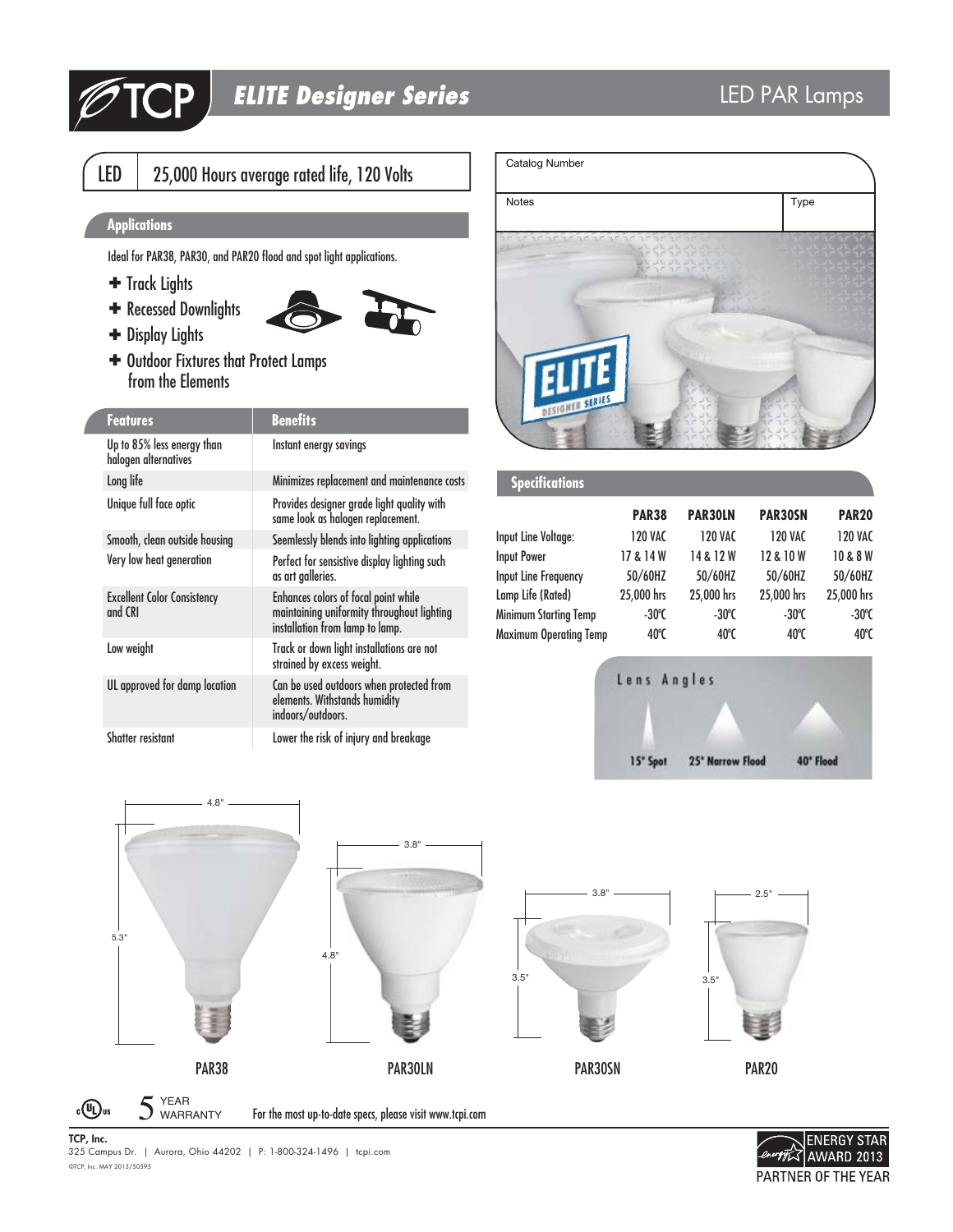

*ELITE Designer Series* LED Dimmable PAR Lamps

|                                   |                                                                                |            |          |                                       |              |              |              |               |                |            | <b>Smooth Uniform Dimming</b> |                      |                    |                                    |  |
|-----------------------------------|--------------------------------------------------------------------------------|------------|----------|---------------------------------------|--------------|--------------|--------------|---------------|----------------|------------|-------------------------------|----------------------|--------------------|------------------------------------|--|
| Item $#$                          | <b>Description</b>                                                             | Voltage    | Wattage  | Incandescent<br>Wattage<br>Comparison | Lumens       | LPW          | <b>CBCP</b>  | Beam<br>Angle | CCT            | <b>CRI</b> | M.0.L.<br>(inches)            | Diameter<br>(inches) | Case<br>Quantity   | STK/MTO                            |  |
| PAR38                             |                                                                                |            |          |                                       |              |              |              |               |                |            |                               |                      |                    |                                    |  |
| LED17P38D24KFL                    | Dimmable 17W Smooth PAR38 - 2400K 40°                                          | 120        | 17       | 120                                   | 1200         | 70.6         | 2024         | 40            | 2400K          | 82         | 5.3                           | 4.8                  | 12                 | MTO                                |  |
| LED17P38D24KNFL                   | Dimmable 17W Smooth PAR38 - 2400K 25°                                          | 120        | 17       | 120                                   | 1200         | 70.6         | 5520         | 25            | 2400K          | 82         | 5.3                           | 4.8                  | 12                 | MTO                                |  |
| LED17P38D24KSP                    | Dimmable 17W Smooth PAR38 - 2400K 15°                                          | 120        | 17       | 120                                   | 1200         | 70.6         | 8832         | 15            | 2400K          | 82         | 5.3                           | 4.8                  | 12                 | MT <sub>0</sub>                    |  |
| LED17P38D27KFL<br>LED17P38D27KNFL | Dimmable 17W Smooth PAR38 - 2700K 40°<br>Dimmable 17W Smooth PAR38 - 2700K 25° | 120<br>120 | 17<br>17 | 120<br>120                            | 1200<br>1200 | 70.6<br>70.6 | 2024<br>5520 | 40<br>25      | 2700K          | 82<br>82   | 5.3<br>5.3                    | 4.8                  | 12<br>12           | <b>STK</b><br><b>STK</b>           |  |
| LED17P38D27KSP                    | Dimmable 17W Smooth PAR38 - 2700K 15°                                          | 120        | 17       | 120                                   | 1200         | 70.6         | 8832         | 15            | 2700K<br>2700K | 82         | 5.3                           | 4.8<br>4.8           | 12                 | MT <sub>0</sub>                    |  |
| LED17P38D30KFL                    | Dimmable 17W Smooth PAR38 - 3000K 40°                                          | 120        | 17       | 120                                   | 1250         | 73.5         | 2200         | 40            | 3000K          | 82         | 5.3                           | 4.8                  | 12                 | <b>STK</b>                         |  |
| LED17P38D30KNFL                   | Dimmable 17W Smooth PAR38 - 3000K 25°                                          | 120        | 17       | 120                                   | 1250         | 73.5         | 6000         | 25            | 3000K          | 82         | 5.3                           | 4.8                  | 12                 | <b>STK</b>                         |  |
| LED17P38D30KSP                    | Dimmable 17W Smooth PAR38 - 3000K 15°                                          | 120        | 17       | 120                                   | 1250         | 73.5         | 9600         | 15            | 3000K          | 82         | 5.3                           | 4.8                  | 12                 | MTO                                |  |
| LED17P38D35KFL                    | Dimmable 17W Smooth PAR38 - 3500K 40°                                          | 120        | 17       | 120                                   | 1275         | 75.0         | 2266         | 40            | 3500K          | 82         | 5.3                           | 4.8                  | 12                 | MT <sub>0</sub>                    |  |
| LED17P38D35KNFL<br>LED17P38D35KSP | Dimmable 17W Smooth PAR38 - 3500K 25°<br>Dimmable 17W Smooth PAR38 - 3500K 15° | 120<br>120 | 17<br>17 | 120<br>120                            | 1275<br>1275 | 75.0<br>75.0 | 6180<br>9888 | 25<br>15      | 3500K<br>3500K | 82<br>82   | 5.3<br>5.3                    | 4.8<br>4.8           | 12<br>12           | MT <sub>0</sub><br>MT <sub>0</sub> |  |
| LED17P38D41KFL                    | Dimmable 17W Smooth PAR38 - 4100K 40°                                          | 120        | 17       | 120                                   | 1300         | 76.5         | 2332         | 40            | 4100K          | 82         | 5.3                           | 4.8                  | 12                 | MTO                                |  |
| LED17P38D41KNFL                   | Dimmable 17W Smooth PAR38 - 4100K 25°                                          | 120        | 17       | 120                                   | 1300         | 76.5         | 6360         | 25            | 4100K          | 82         | 5.3                           | 4.8                  | 12                 | MTO                                |  |
| LED17P38D41KSP                    | Dimmable 17W Smooth PAR38 - 4100K 15°                                          | 120        | 17       | 120                                   | 1300         | 76.5         | 10176        | 15            | 4100K          | 82         | 5.3                           | 4.8                  | 12                 | MTO                                |  |
| LED14P38D24KFL                    | Dimmable 14W Smooth PAR38 - 2400K 40°                                          | 120        | 14       | 90                                    | 1050         | 75.0         | 1840         | 40            | 2400K          | 82         | 5.3                           | 4.8                  | 12                 | MTO                                |  |
| LED14P38D24KNFL                   | Dimmable 14W Smooth PAR38 - 2400K 25°                                          | 120        | 14       | 90                                    | 1050         | 75.0         | 4876         | 25            | 2400K          | 82         | 5.3                           | 4.8                  | 12                 | MTO                                |  |
| LED14P38D24KSP<br>LED14P38D27KFL  | Dimmable 14W Smooth PAR38 - 2400K 15°<br>Dimmable 14W Smooth PAR38 - 2700K 40° | 120<br>120 | 14<br>14 | 90<br>90                              | 1050<br>1050 | 75.0<br>75.0 | 7802         | 15<br>40      | 2400K          | 82<br>82   | 5.3<br>5.3                    | 4.8<br>4.8           | 12<br>12           | MTO<br><b>STK</b>                  |  |
| LED14P38D27KNFL                   | Dimmable 14W Smooth PAR38 - 2700K 25°                                          | 120        | 14       | 90                                    | 1050         | 75.0         | 1840<br>4876 | 25            | 2700K<br>2700K | 82         | 5.3                           | 4.8                  | 12                 | <b>STK</b>                         |  |
| LED14P38D27KSP                    | Dimmable 14W Smooth PAR38 - 2700K 15°                                          | 120        | 14       | 90                                    | 1050         | 75.0         | 7802         | 15            | 2700K          | 82         | 5.3                           | 4.8                  | 12                 | MT <sub>0</sub>                    |  |
| LED14P38D30KFL                    | Dimmable 14W Smooth PAR38 - 3000K 40°                                          | 120        | 14       | 90                                    | 1100         | 78.6         | 2000         | 40            | 3000K          | 82         | 5.3                           | 4.8                  | 12                 | <b>STK</b>                         |  |
| LED14P38D30KNFL                   | Dimmable 14W Smooth PAR38 - 3000K 25°                                          | 120        | 14       | 90                                    | 1100         | 78.6         | 5300         | 25            | 3000K          | 82         | 5.3                           | 4.8                  | 12                 | <b>STK</b>                         |  |
| LED14P38D30KSP                    | Dimmable 14W Smooth PAR38 - 3000K 15°                                          | 120        | 14       | 90                                    | 1100         | 78.6         | 8480         | 15            | 3000K          | 82         | 5.3                           | 4.8                  | 12                 | MTO                                |  |
| LED14P38D35KFL<br>LED14P38D35KNFL | Dimmable 14W Smooth PAR38 - 3500K 40°<br>Dimmable 14W Smooth PAR38 - 3500K 25° | 120<br>120 | 14<br>14 | 90<br>90                              | 1125<br>1125 | 80.4<br>80.4 | 2060<br>5459 | 40<br>25      | 3500K<br>3500K | 82<br>82   | 5.3<br>5.3                    | 4.8<br>4.8           | 12<br>12           | MT <sub>0</sub><br>MT <sub>0</sub> |  |
| LED14P38D35KSP                    | Dimmable 14W Smooth PAR38 - 3500K 15°                                          | 120        | 14       | 90                                    | 1125         | 80.4         | 8734         | 15            | 3500K          | 82         | 5.3                           | 4.8                  | 12                 | MT <sub>0</sub>                    |  |
| LED14P38D41KFL                    | Dimmable 14W Smooth PAR38 - 4100K 40°                                          | 120        | 14       | 90                                    | 1150         | 82.1         | 2120         | 40            | 4100K          | 82         | 5.3                           | 4.8                  | 12                 | MTO                                |  |
| LED14P38D41KNFL                   | Dimmable 14W Smooth PAR38 - 4100K 25°                                          | 120        | 14       | 90                                    | 1150         | 82.1         | 5618         | 25            | 4100K          | 82         | 5.3                           | 4.8                  | 12                 | MT <sub>0</sub>                    |  |
| LED14P38D41KSP                    | Dimmable 14W Smooth PAR38 - 4100K 15°                                          | 120        | 14       | 90                                    | 1150         | 82.1         | 8989         | 15            | 4100K          | 82         | 5.3                           | 4.8                  | 12                 | MTO                                |  |
| PAR <sub>30</sub>                 |                                                                                |            |          |                                       |              |              |              |               |                |            |                               |                      |                    |                                    |  |
| LED14P30D24KFL                    | Dimmable 14W Smooth PAR30 - 2400K 40°                                          | 120        | 14       | 90                                    | 1050         | 75.0         | 1840         | 40            | 2400K          | 82         | 4.8                           | 3.8                  | 12                 | MTO                                |  |
| LED14P30D24KNFL                   | Dimmable 14W Smooth PAR30 - 2400K 25°                                          | 120        | 14       | 90                                    | 1050         | 75.0         | 4876         | 25            | 2400K          | 82         | 4.8                           | 3.8                  | 12                 | MTO                                |  |
| LED14P30D24KSP<br>LED14P30D27KFL  | Dimmable 14W Smooth PAR30 - 2400K 15°<br>Dimmable 14W Smooth PAR30 - 2700K 40° | 120<br>120 | 14<br>14 | 90<br>90                              | 1050         | 75.0<br>75.0 | 7802<br>1840 | 15<br>40      | 2400K          | 82         | 4.8<br>4.8                    | 3.8<br>3.8           | 12<br>12           | MTO<br><b>STK</b>                  |  |
| LED14P30D27KNFL                   | Dimmable 14W Smooth PAR30 - 2700K 25°                                          | 120        | 14       | 90                                    | 1050<br>1050 | 75.0         | 4876         | 25            | 2700K<br>2700K | 82<br>82   | 4.8                           | 3.8                  | 12                 | <b>STK</b>                         |  |
| LED14P30D27KSP                    | Dimmable 14W Smooth PAR30 - 2700K 15°                                          | 120        | 14       | 90                                    | 1050         | 75.0         | 7802         | 15            | 2700K          | 82         | 4.8                           | 3.8                  | 12                 | MT <sub>0</sub>                    |  |
| LED14P30D30KFL                    | Dimmable 14W Smooth PAR30 - 3000K 40°                                          | 120        | 14       | 90                                    | 1100         | 78.6         | 2000         | 40            | 3000K          | 82         | 4.8                           | 3.8                  | 12                 | <b>STK</b>                         |  |
| LED14P30D30KNFL                   | Dimmable 14W Smooth PAR30 - 3000K 25°                                          | 120        | 14       | 90                                    | 1100         | 78.6         | 5300         | 25            | 3000K          | 82         | 4.8                           | 3.8                  | 12                 | <b>STK</b>                         |  |
| LED14P30D30KSP                    | Dimmable 14W Smooth PAR30 - 3000K 15°                                          | 120        | 14       | 90                                    | 1100         | 78.6         | 8480         | 15            | 3000K          | 82         | 4.8                           | 3.8                  | 12                 | MT <sub>0</sub>                    |  |
| LED14P30D35KFL<br>LED14P30D35KNFL | Dimmable 14W Smooth PAR30 - 3500K 40°<br>Dimmable 14W Smooth PAR30 - 3500K 25° | 120<br>120 | 14<br>14 | 90<br>90                              | 1125<br>1125 | 80.4<br>80.4 | 2060<br>5459 | 40<br>25      | 3500K<br>3500K | 82<br>82   | 4.8<br>4.8                    | 3.8<br>3.8           | $12^{\circ}$<br>12 | MIO<br>MTO                         |  |
| LED14P30D35KSP                    | Dimmable 14W Smooth PAR30 - 3500K 15°                                          | 120        | 14       | 90                                    | 1125         | 80.4         | 8734         | 15            | 3500K          | 82         | 4.8                           | 3.8                  | 12                 | MTO                                |  |
| LED14P30D41KFL                    | Dimmable 14W Smooth PAR30 - 4100K 40°                                          | 120        | 14       | 90                                    | 1150         | 82.1         | 2120         | 40            | 4100K          | 82         | 4.8                           | 3.8                  | 12                 | MTO                                |  |
| LED14P30D41KNFL                   | Dimmable 14W Smooth PAR30 - 4100K 25°                                          | 120        | 14       | 90                                    | 1150         | 82.1         | 5618         | 25            | 4100K          | 82         | 4.8                           | 3.8                  | 12                 | MTO                                |  |
| LED14P30D41KSP                    | Dimmable 14W Smooth PAR30 - 4100K 15°                                          | 120        | 14       | 90                                    | 1150         | 82.1         | 8989         | 15            | 4100K          | 82         | 4.8                           | 3.8                  | 12                 | MTO                                |  |
| LED12P30D24KFL                    | Dimmable 12W Smooth PAR30 - 2400K 40°                                          | 120        | 12       | 75                                    | 800          | 66.7         | 1288         | 40            | 2400K          | 82         | 4.8                           | 3.8                  | 12                 | MTO                                |  |
| LED12P30D24KNFL<br>LED12P30D24KSP | Dimmable 12W Smooth PAR30 - 2400K 25°<br>Dimmable 12W Smooth PAR30 - 2400K 15° | 120<br>120 | 12<br>12 | 75<br>75                              | 800<br>800   | 66.7<br>66.7 | 3450<br>5520 | 25<br>15      | 2400K<br>2400K | 82<br>82   | 4.8<br>4.8                    | 3.8<br>3.8           | 12<br>12           | MTO<br>MTO                         |  |
| LED12P30D27KFL                    | Dimmable 12W Smooth PAR30 - 2700K 40°                                          | 120        | 12       | 75                                    | 800          | 66.7         | 1288         | 40            | 2700K          | 82         | 4.8                           | 3.8                  | 12                 | <b>STK</b>                         |  |
| LED12P30D27KNFL                   | Dimmable 12W Smooth PAR30 - 2700K 25°                                          | 120        | 12       | 75                                    | 800          | 66.7         | 3450         | 25            | 2700K          | 82         | 4.8                           | 3.8                  | 12                 | <b>STK</b>                         |  |
| LED12P30D27KSP                    | Dimmable 12W Smooth PAR30 - 2700K 15°                                          | 120        | 12       | 75                                    | 800          | 66.7         | 5520         | 15            | 2700K          | 82         | 4.8                           | 3.8                  | 12                 | MTO                                |  |
| LED12P30D30KFL                    | Dimmable 12W Smooth PAR30 - 3000K 40°                                          | 120        | 12       | 75                                    | 825          | 68.8         | 1400         | 40            | 3000K          | 82         | 4.8                           | 3.8                  | 12                 | STK                                |  |
| LED12P30D30KNFL<br>LED12P30D30KSP | Dimmable 12W Smooth PAR30 - 3000K 25°<br>Dimmable 12W Smooth PAR30 - 3000K 15° | 120<br>120 | 12<br>12 | 75<br>75                              | 825<br>825   | 68.8<br>68.8 | 3750<br>6000 | 25<br>15      | 3000K<br>3000K | 82<br>82   | 4.8<br>4.8                    | 3.8<br>3.8           | 12<br>12           | STK<br>MTO                         |  |
| LED12P30D35KFL                    | Dimmable 12W Smooth PAR30 - 3500K 40°                                          | 120        | 12       | 75                                    | 850          | 70.8         | 1442         | 40            | 3500K          | 82         | 4.8                           | 3.8                  | 12                 | MTO                                |  |
| LED12P30D35KNFL                   | Dimmable 12W Smooth PAR30 - 3500K 25°                                          | 120        | 12       | 75                                    | 850          | 70.8         | 3863         | 25            | 3500K          | 82         | 4.8                           | 3.8                  | 12                 | MTO                                |  |
| LED12P30D35KSP                    | Dimmable 12W Smooth PAR30 - 3500K 15°                                          | 120        | 12       | 75                                    | 850          | 70.8         | 6180         | 15            | 3500K          | 82         | 4.8                           | 3.8                  | 12                 | MTO                                |  |
| LED12P30D41KFL                    | Dimmable 12W Smooth PAR30 - 4100K 40°                                          | 120        | 12       | 75                                    | 875          | 72.9         | 1484         | 40            | 4100K          | 82         | 4.8                           | 3.8                  | 12                 | MTO                                |  |
| LED12P30D41KNFL                   | Dimmable 12W Smooth PAR30 - 4100K 25°<br>Dimmable 12W Smooth PAR30 - 4100K 15° | 120<br>120 | 12<br>12 | 75                                    | 875          | 72.9         | 3975         | 25<br>15      | 4100K          | 82<br>82   | 4.8                           | 3.8<br>3.8           | 12<br>12           | MTO                                |  |
| LED12P30D41KSP                    |                                                                                |            |          | 75                                    | 875          | 72.9         | 6360         |               | 4100K          |            | 4.8                           |                      |                    | MTO                                |  |

**TCP, Inc.**

©TCP, Inc. MAY 2013/50595b 325 Campus Dr. | Aurora, Ohio 44202 | P: 1-800-324-1496 | tcpi.com

**Contract CONTER STAR**<br>Contract AWARD 2013 PARTNER OF THE YEAR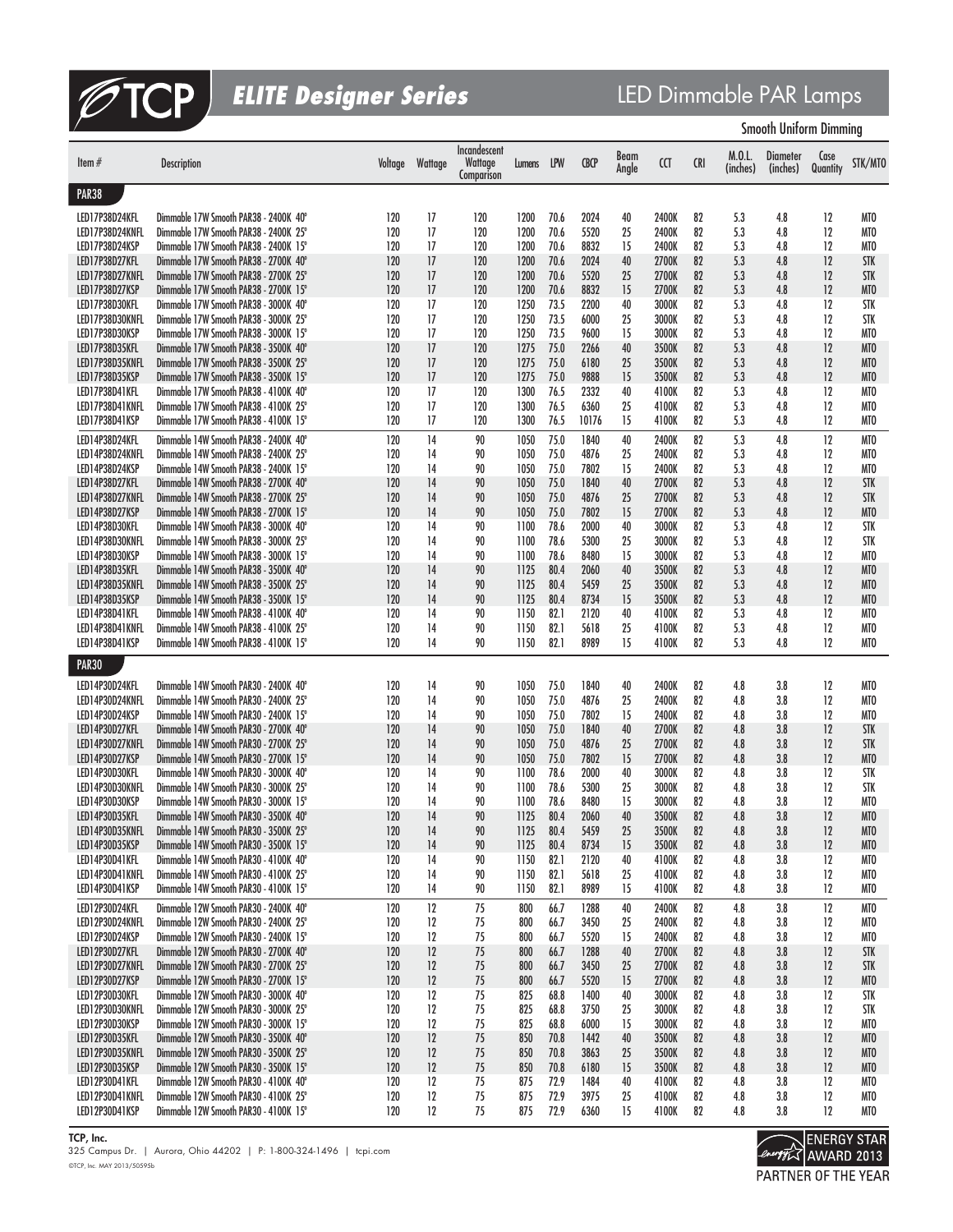

# **ELITE Designer Series**<br>
LED Dimmable PAR Lamps<br>
Smooth Uniform Dimming

| <b>Smooth Uniform Dimming</b> |  |  |
|-------------------------------|--|--|
|-------------------------------|--|--|

| Item $#$          | <b>Description</b>                               | Voltage | Wattage | Incandescent<br>Wattage<br>Comparison | Lumens | LPW  | <b>CBCP</b> | Beam<br>Angle | CCT   | <b>CRI</b> | M.0.L.<br>(inches) | Diameter<br>(inches) | Case<br>Quantity | STK/MTO         |
|-------------------|--------------------------------------------------|---------|---------|---------------------------------------|--------|------|-------------|---------------|-------|------------|--------------------|----------------------|------------------|-----------------|
| PAR30SN           |                                                  |         |         |                                       |        |      |             |               |       |            |                    |                      |                  |                 |
| LED12P30SD24KFL   | Dimmable 12W Smooth PAR30 Short Neck - 2400K 40° | 120     | 12      | 75                                    | 800    | 66.7 | 1288        | 40            | 2400K | 82         | 3.5                | 3.8                  | 12               | MTO             |
| LED12P30SD24KNFL  | Dimmable 12W Smooth PAR30 Short Neck - 2400K 25° | 120     | 12      | 75                                    | 800    | 66.7 | 3450        | 25            | 2400K | 82         | 3.5                | 3.8                  | 12               | MTO             |
| LED12P30SD24KSP   | Dimmable 12W Smooth PAR30 Short Neck - 2400K 15° | 120     | 12      | 75                                    | 800    | 66.7 | 5520        | 15            | 2400K | 82         | 3.5                | 3.8                  | 12               | MTO             |
| LED12P30SD27KFL   | Dimmable 12W Smooth PAR30 Short Neck - 2700K 40° | 120     | 12      | 75                                    | 800    | 66.7 | 1288        | 40            | 2700K | 82         | 3.5                | 3.8                  | 12               | <b>STK</b>      |
| LED12P30SD27KNFL  | Dimmable 12W Smooth PAR30 Short Neck - 2700K 25° | 120     | 12      | 75                                    | 800    | 66.7 | 3450        | 25            | 2700K | 82         | 3.5                | 3.8                  | 12               | <b>STK</b>      |
| LED12P30SD27KSP   | Dimmable 12W Smooth PAR30 Short Neck - 2700K 15° | 120     | 12      | 75                                    | 800    | 66.7 | 5520        | 15            | 2700K | 82         | 3.5                | 3.8                  | 12               | MT <sub>0</sub> |
| LED12P30SD30KFL   | Dimmable 12W Smooth PAR30 Short Neck - 3000K 40° | 120     | 12      | 75                                    | 825    | 68.8 | 1400        | 40            | 3000K | 82         | 3.5                | 3.8                  | 12               | STK             |
| LED12P30SD30KNFL  | Dimmable 12W Smooth PAR30 Short Neck - 3000K 25° | 120     | 12      | 75                                    | 825    | 68.8 | 3750        | 25            | 3000K | 82         | 3.5                | 3.8                  | 12               | <b>STK</b>      |
| LED12P30SD30KSP   | Dimmable 12W Smooth PAR30 Short Neck - 3000K 15° | 120     | 12      | 75                                    | 825    | 68.8 | 6000        | 15            | 3000K | 82         | 3.5                | 3.8                  | 12               | MT <sub>0</sub> |
| LED12P30SD35KFL   | Dimmable 12W Smooth PAR30 Short Neck - 3500K 40° | 120     | 12      | 75                                    | 850    | 70.8 | 1442        | 40            | 3500K | 82         | 3.5                | 3.8                  | 12               | MTO             |
| LED12P30SD35KNFL  | Dimmable 12W Smooth PAR30 Short Neck - 3500K 25° | 120     | 12      | 75                                    | 850    | 70.8 | 3863        | 25            | 3500K | 82         | 3.5                | 3.8                  | $12 \,$          | MTO             |
| LED12P30SD35KSP   | Dimmable 12W Smooth PAR30 Short Neck - 3500K 15° | 120     | 12      | 75                                    | 850    | 70.8 | 6180        | 15            | 3500K | 82         | 3.5                | 3.8                  | $12 \,$          | MTO             |
| LED12P30SD41KFL   | Dimmable 12W Smooth PAR30 Short Neck - 4100K 40° | 120     | 12      | 75                                    | 875    | 72.9 | 1484        | 40            | 4100K | 82         | 3.5                | 3.8                  | 12               | MTO             |
| LED12P30SD41KNFL  | Dimmable 12W Smooth PAR30 Short Neck - 4100K 25° | 120     | 12      | 75                                    | 875    | 72.9 | 3975        | 25            | 4100K | 82         | 3.5                | 3.8                  | 12               | MTO             |
| LED12P30SD41KSP   | Dimmable 12W Smooth PAR30 Short Neck - 4100K 15° | 120     | 12      | 75                                    | 875    | 72.9 | 6360        | 15            | 4100K | 82         | 3.5                | 3.8                  | 12               | MTO             |
| LED10P30SD24KFL   | Dimmable 10W Smooth PAR30 Short Neck - 2400K 40° | 120     | 10      | 60                                    | 600    | 60.0 | 985         | 40            | 2400K | 82         | 3.5                | 3.8                  | 12               | MTO             |
| LED10P30SD24KNFL  | Dimmable 10W Smooth PAR30 Short Neck - 2400K 25° | 120     | 10      | 60                                    | 600    | 60.0 | 2639        | 25            | 2400K | 82         | 3.5                | 3.8                  | 12               | MTO             |
| LED10P30SD24KSP   | Dimmable 10W Smooth PAR30 Short Neck - 2400K 15° | 120     | 10      | 60                                    | 600    | 60.0 | 4221        | 15            | 2400K | 82         | 3.5                | 3.8                  | 12               | MTO             |
| LED10P30SD27KFL   | Dimmable 10W Smooth PAR30 Short Neck - 2700K 40° | 120     | 10      | 60                                    | 600    | 60.0 | 985         | 40            | 2700K | 82         | 3.5                | 3.8                  | 12               | <b>STK</b>      |
| LED10P30SD27KNFL  | Dimmable 10W Smooth PAR30 Short Neck - 2700K 25° | 120     | 10      | 60                                    | 600    | 60.0 | 2639        | 25            | 2700K | 82         | 3.5                | 3.8                  | 12               | <b>STK</b>      |
| LED10P30SD27KSP   | Dimmable 10W Smooth PAR30 Short Neck - 2700K 15° | 120     | 10      | 60                                    | 600    | 60.0 | 4221        | 15            | 2700K | 82         | 3.5                | 3.8                  | $12 \,$          | MTO             |
| LED10P30SD30KFL   | Dimmable 10W Smooth PAR30 Short Neck - 3000K 40° | 120     | 10      | 60                                    | 650    | 65.0 | 1071        | 40            | 3000K | 82         | 3.5                | 3.8                  | 12               | STK             |
| LED10P30SD30KNFL  | Dimmable 10W Smooth PAR30 Short Neck - 3000K 25° | 120     | 10      | 60                                    | 650    | 65.0 | 2868        | 25            | 3000K | 82         | 3.5                | 3.8                  | 12               | <b>STK</b>      |
| LED10P30SD30KSP   | Dimmable 10W Smooth PAR30 Short Neck - 3000K 15° | 120     | 10      | 60                                    | 650    | 65.0 | 4588        | 15            | 3000K | 82         | 3.5                | 3.8                  | 12               | MTO             |
| LED10P30SD35KFL   | Dimmable 10W Smooth PAR30 Short Neck - 3500K 40° | 120     | 10      | 60                                    | 675    | 67.5 | 1103        | 40            | 3500K | 82         | 3.5                | 3.8                  | 12               | MT <sub>0</sub> |
| LED10P30SD35KNFL  | Dimmable 10W Smooth PAR30 Short Neck - 3500K 25° | 120     | 10      | 60                                    | 675    | 67.5 | 2954        | 25            | 3500K | 82         | 3.5                | 3.8                  | 12               | MTO             |
| LED10P30SD35KSP   | Dimmable 10W Smooth PAR30 Short Neck - 3500K 15° | 120     | 10      | 60                                    | 675    | 67.5 | 4726        | 15            | 3500K | 82         | 3.5                | 3.8                  | 12               | MT <sub>0</sub> |
| LED10P30SD41KFL   | Dimmable 10W Smooth PAR30 Short Neck - 4100K 40° | 120     | 10      | 60                                    | 700    | 70.0 | 1135        | 40            | 4100K | 82         | 3.5                | 3.8                  | 12               | MT <sub>0</sub> |
| LED10P30SD41KNFL  | Dimmable 10W Smooth PAR30 Short Neck - 4100K 25° | 120     | 10      | 60                                    | 700    | 70.0 | 3040        | 25            | 4100K | 82         | 3.5                | 3.8                  | 12               | MTO             |
| LED10P30SD41KSP   | Dimmable 10W Smooth PAR30 Short Neck - 4100K 15° | 120     | 10      | 60                                    | 700    | 70.0 | 4863        | 15            | 4100K | 82         | 3.5                | 3.8                  | 12               | MTO             |
| PAR <sub>20</sub> |                                                  |         |         |                                       |        |      |             |               |       |            |                    |                      |                  |                 |
| LED10P20D24KFL    | Dimmable 10W Smooth PAR20 - 2400K 40°            | 120     | 10      | 60                                    | 600    | 60.0 | TBD         | 40            | 2400K | 82         | $3.5\,$            | 2.5                  | 12               | MTO             |
| LED10P20D24KNFL   | Dimmable 10W Smooth PAR20 - 2400K 25°            | 120     | 10      | 60                                    | 600    | 60.0 | <b>TBD</b>  | 25            | 2400K | 82         | 3.5                | 2.5                  | 12               | MTO             |
| LED10P20D27KFL    | Dimmable 10W Smooth PAR20 - 2700K 40°            | 120     | 10      | 60                                    | 600    | 60.0 | TBD         | 40            | 2700K | 82         | 3.5                | 2.5                  | 12               | <b>STK</b>      |
| LED10P20D27KNFL   | Dimmable 10W Smooth PAR20 - 2700K 25°            | 120     | 10      | 60                                    | 600    | 60.0 | TBD         | 25            | 2700K | 82         | 3.5                | 2.5                  | 12               | <b>STK</b>      |
| LED10P20D30KFL    | Dimmable 10W Smooth PAR20 - 3000K 40°            | 120     | 10      | 60                                    | 650    | 65.0 | TBD         | 40            | 3000K | 82         | 3.5                | 2.5                  | 12               | STK             |
| LED10P20D30KNFL   | Dimmable 10W Smooth PAR20 - 3000K 25°            | 120     | 10      | 60                                    | 650    | 65.0 | TBD         | 25            | 3000K | 82         | $3.5\,$            | 2.5                  | 12               | STK             |
| LED10P20D35KFL    | Dimmable 10W Smooth PAR20 - 3500K 40°            | 120     | 10      | 60                                    | 675    | 67.5 | TBD         | 40            | 3500K | 82         | 3.5                | 2.5                  | 12               | MT <sub>0</sub> |
| LED10P20D35KNFL   | Dimmable 10W Smooth PAR20 - 3500K 25°            | 120     | 10      | 60                                    | 675    | 67.5 | TBD         | 25            | 3500K | 82         | 3.5                | 2.5                  | 12               | MTO             |
| LED10P20D41KFL    | Dimmable 10W Smooth PAR20 - 4100K 40°            | 120     | 10      | 60                                    | 700    | 70.0 | TBD         | 40            | 4100K | 82         | 3.5                | 2.5                  | 12               | MTO             |
| LED10P20D41KNFL   | Dimmable 10W Smooth PAR20 - 4100K 25°            | 120     | 10      | 60                                    | 700    | 70.0 | TBD         | 25            | 4100K | 82         | 3.5                | 2.5                  | 12               | MTO             |
| LED8P20D24KFL     | Dimmable 8W Smooth PAR20 - 2400K 40°             | 120     | 8       | 50                                    | 500    | 62.5 | 754         | 40            | 2400K | 82         | 3.5                | 2.5                  | 12               | MTO             |
| LED8P20D24KNFL    | Dimmable 8W Smooth PAR20 - 2400K 25°             | 120     | 8       | 50                                    | 500    | 62.5 | 2070        | 25            | 2400K | 82         | 3.5                | 2.5                  | 12               | MTO             |
| LED8P20D27KFL     | Dimmable 8W Smooth PAR20 - 2700K 40°             | 120     | 8       | 50                                    | 500    | 62.5 | 754         | 40            | 2700K | 82         | 3.5                | 2.5                  | 12               | <b>STK</b>      |
| LED8P20D27KNFL    | Dimmable 8W Smooth PAR20 - 2700K 25°             | 120     | 8       | 50                                    | 500    | 62.5 | 2070        | 25            | 2700K | 82         | 3.5                | 2.5                  | 12               | <b>STK</b>      |
| LED8P20D30KFL     | Dimmable 8W Smooth PAR20 - 3000K 40°             | 120     | 8       | 50                                    | 515    | 64.4 | 820         | 40            | 3000K | 82         | 3.5                | 2.5                  | 12               | STK             |
| LED8P20D30KNFL    | Dimmable 8W Smooth PAR20 - 3000K 25°             | 120     | 8       | 50                                    | 515    | 64.4 | 2250        | 25            | 3000K | 82         | 3.5                | 2.5                  | 12               | STK             |
| LED8P20D35KFL     | Dimmable 8W Smooth PAR20 - 3500K 40°             | 120     | 8       | 50                                    | 525    | 65.6 | 845         | 40            | 3500K | 82         | 3.5                | 2.5                  | 12               | MT <sub>0</sub> |
| LED8P20D35KNFL    | Dimmable 8W Smooth PAR20 - 3500K 25°             | 120     | 8       | 50                                    | 525    | 65.6 | 2318        | 25            | 3500K | 82         | 3.5                | 2.5                  | 12               | MTO             |
| LED8P20D41KFL     | Dimmable 8W Smooth PAR20 - 4100K 40°             | 120     | 8       | 50                                    | 530    | 66.3 | 869         | 40            | 4100K | 82         | $3.5\,$            | 2.5                  | 12               | MTO             |
| LED8P20D41KNFL    | Dimmable 8W Smooth PAR20 - 4100K 25°             | 120     | 8       | 50                                    | 530    | 66.3 | 2385        | 25            | 4100K | 82         | 3.5                | 2.5                  | 12               | MTO             |

 $5 \frac{YEAR}{WARRANTY}$ For the most up-to-date specs, please visit www.tcpi.com

 $c \bigoplus$ us

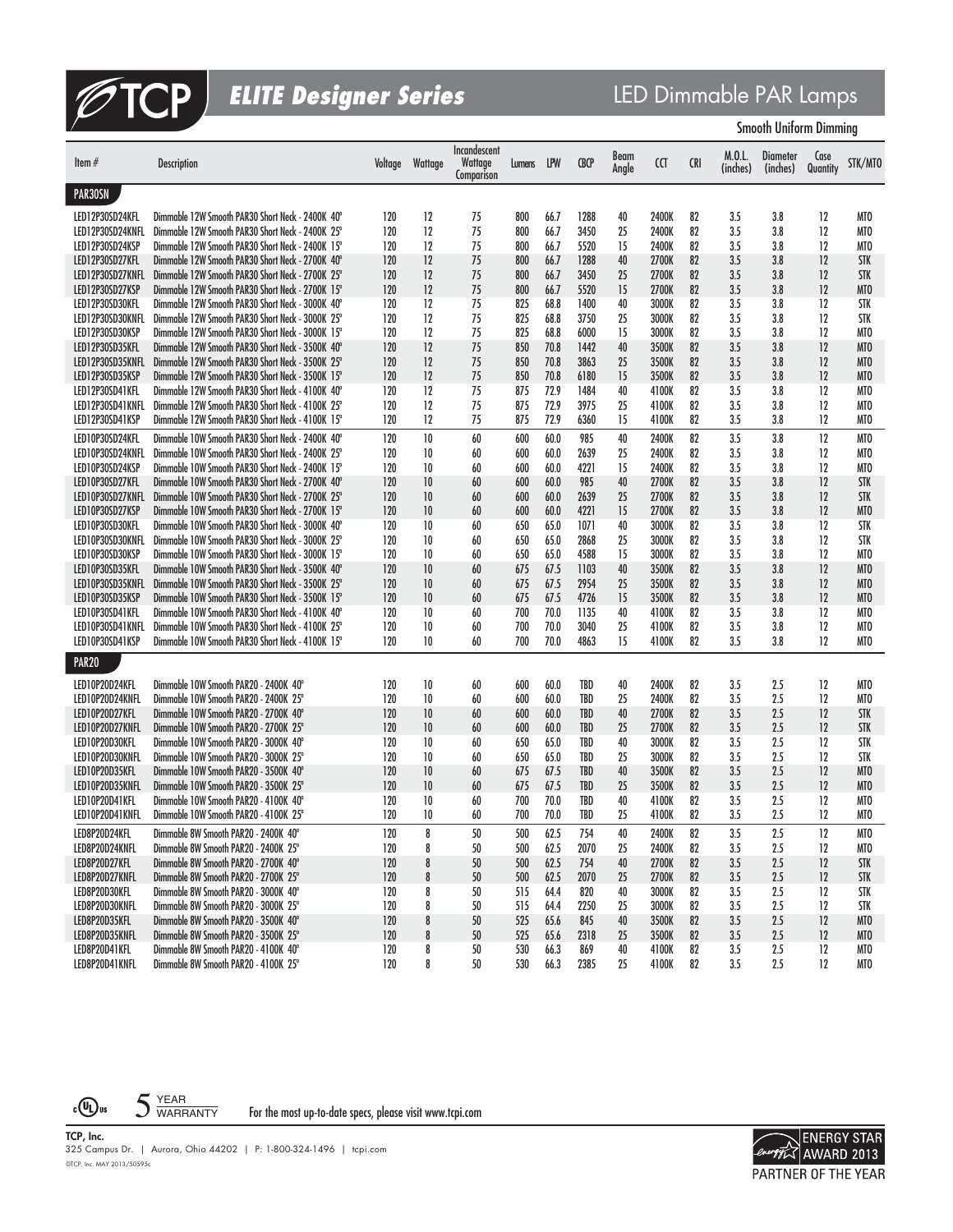

| Item $#$                        | <b>Description</b>                                                                     | Voltage    | Wattage  | Incandescent<br>Wattage<br>Comparison | Lumens       | LPW          | <b>CBCP</b>  | Beam<br>Angle | CCT            | <b>CRI</b> | M.0.L.<br>(inches) | <b>Diameter</b><br>(inches) | Case<br>Quantity | STK/MTO                  |
|---------------------------------|----------------------------------------------------------------------------------------|------------|----------|---------------------------------------|--------------|--------------|--------------|---------------|----------------|------------|--------------------|-----------------------------|------------------|--------------------------|
| <b>PAR38</b>                    |                                                                                        |            |          |                                       |              |              |              |               |                |            |                    |                             |                  |                          |
| LED17P3824KFL                   | Non-Dimmable 17W Smooth PAR38 - 2400K 40°                                              | 120        | 17       | 120                                   | 1200         | 70.6         | 2024         | 40            | 2400K          | 82         | 5.3                | 4.8                         | 12               | MTO                      |
| LED17P3824KNFL                  | Non-Dimmable 17W Smooth PAR38 - 2400K 25°                                              | 120        | 17       | 120                                   | 1200         | 70.6         | 5520         | 25            | 2400K          | 82         | 5.3                | 4.8                         | 12               | MT <sub>0</sub>          |
| LED17P3824KSP                   | Non-Dimmable 17W Smooth PAR38 - 2400K 15°                                              | 120        | 17       | 120                                   | 1200         | 70.6         | 8832         | 15            | 2400K          | 82         | 5.3                | 4.8                         | 12               | MT <sub>0</sub>          |
| LED17P3827KFL                   | Non-Dimmable 17W Smooth PAR38 - 2700K 40°                                              | 120        | 17       | 120                                   | 1200         | 70.6         | 2024         | 40            | 2700K          | 82         | 5.3                | 4.8                         | 12               | <b>STK</b>               |
| LED17P3827KNFL                  | Non-Dimmable 17W Smooth PAR38 - 2700K 25°                                              | 120        | 17       | 120                                   | 1200         | 70.6         | 5520         | 25            | 2700K          | 82         | 5.3                | 4.8                         | 12               | <b>STK</b>               |
| LED17P3827KSP<br>LED17P3830KFL  | Non-Dimmable 17W Smooth PAR38 - 2700K 15°<br>Non-Dimmable 17W Smooth PAR38 - 3000K 40° | 120<br>120 | 17<br>17 | 120<br>120                            | 1200<br>1250 | 70.6<br>73.5 | 8832<br>2200 | 15<br>40      | 2700K<br>3000K | 82<br>82   | 5.3<br>5.3         | 4.8<br>4.8                  | 12<br>12         | MT <sub>0</sub><br>STK   |
| LED17P3830KNFL                  | Non-Dimmable 17W Smooth PAR38 - 3000K 25°                                              | 120        | 17       | 120                                   | 1250         | 73.5         | 6000         | 25            | 3000K          | 82         | 5.3                | 4.8                         | 12               | <b>STK</b>               |
| LED17P3830KSP                   | Non-Dimmable 17W Smooth PAR38 - 3000K 15°                                              | 120        | 17       | 120                                   | 1250         | 73.5         | 9600         | 15            | 3000K          | 82         | 5.3                | 4.8                         | 12               | MTO                      |
| LED17P3835KFL                   | Non-Dimmable 17W Smooth PAR38 - 3500K 40°                                              | 120        | 17       | 120                                   | 1275         | 75.0         | 2266         | 40            | 3500K          | 82         | 5.3                | 4.8                         | 12               | MT <sub>0</sub>          |
| LED17P3835KNFL                  | Non-Dimmable 17W Smooth PAR38 - 3500K 25°                                              | 120        | 17       | 120                                   | 1275         | 75.0         | 6180         | 25            | 3500K          | 82         | 5.3                | 4.8                         | 12               | MT <sub>0</sub>          |
| LED17P3835KSP<br>LED17P3841KFL  | Non-Dimmable 17W Smooth PAR38 - 3500K 15°<br>Non-Dimmable 17W Smooth PAR38 - 4100K 40° | 120<br>120 | 17<br>17 | 120<br>120                            | 1275<br>1300 | 75.0<br>76.5 | 9888<br>2332 | 15<br>40      | 3500K<br>4100K | 82<br>82   | 5.3<br>5.3         | 4.8<br>4.8                  | 12<br>12         | MTO<br>MT <sub>0</sub>   |
| LED17P3841KNFL                  | Non-Dimmable 17W Smooth PAR38 - 4100K 25°                                              | 120        | 17       | 120                                   | 1300         | 76.5         | 6360         | 25            | 4100K          | 82         | 5.3                | 4.8                         | 12               | MT <sub>0</sub>          |
| LED17P3841KSP                   | Non-Dimmable 17W Smooth PAR38 - 4100K 15°                                              | 120        | 17       | 120                                   | 1300         | 76.5         | 10176        | 15            | 4100K          | 82         | 5.3                | 4.8                         | 12               | MT <sub>0</sub>          |
| LED14P3824KFL                   | Non-Dimmable 14W Smooth PAR38 - 2400K 40°                                              | 120        | 14       | 90                                    | 1050         | 75.0         | 1840         | 40            | 2400K          | 82         | 5.3                | 4.8                         | 12               | MTO                      |
| LED14P3824KNFL                  | Non-Dimmable 14W Smooth PAR38 - 2400K 25°                                              | 120        | 14       | 90                                    | 1050         | 75.0         | 4876         | 25            | 2400K          | 82         | 5.3                | 4.8                         | 12               | MTO                      |
| LED14P3824KSP                   | Non-Dimmable 14W Smooth PAR38 - 2400K 15°                                              | 120        | 14       | 90                                    | 1050         | 75.0         | 7802         | 15            | 2400K          | 82         | 5.3                | 4.8                         | 12               | MTO                      |
| LED14P3827KFL<br>LED14P3827KNFL | Non-Dimmable 14W Smooth PAR38 - 2700K 40°<br>Non-Dimmable 14W Smooth PAR38 - 2700K 25° | 120<br>120 | 14<br>14 | 90<br>90                              | 1050<br>1050 | 75.0<br>75.0 | 1840<br>4876 | 40<br>25      | 2700K<br>2700K | 82<br>82   | 5.3<br>5.3         | 4.8<br>4.8                  | 12<br>12         | <b>STK</b><br><b>STK</b> |
| LED14P3827KSP                   | Non-Dimmable 14W Smooth PAR38 - 2700K 15°                                              | 120        | 14       | 90                                    | 1050         | 75.0         | 7802         | 15            | 2700K          | 82         | 5.3                | 4.8                         | 12               | MT <sub>0</sub>          |
| LED14P3830KFL                   | Non-Dimmable 14W Smooth PAR38 - 3000K 40°                                              | 120        | 14       | 90                                    | 1100         | 78.6         | 2000         | 40            | 3000K          | 82         | 5.3                | 4.8                         | 12               | STK                      |
| LED14P3830KNFL                  | Non-Dimmable 14W Smooth PAR38 - 3000K 25°                                              | 120        | 14       | 90                                    | 1100         | 78.6         | 5300         | 25            | 3000K          | 82         | 5.3                | 4.8                         | 12               | STK                      |
| LED14P3830KSP                   | Non-Dimmable 14W Smooth PAR38 - 3000K 15°                                              | 120        | 14       | 90                                    | 1100         | 78.6         | 8480         | 15            | 3000K          | 82         | 5.3                | 4.8                         | 12               | MT <sub>0</sub>          |
| LED14P3835KFL                   | Non-Dimmable 14W Smooth PAR38 - 3500K 40°                                              | 120        | 14       | 90                                    | 1125         | 80.4         | 2060         | 40            | 3500K          | 82         | 5.3                | 4.8                         | 12               | MT <sub>0</sub>          |
| LED14P3835KNFL<br>LED14P3835KSP | Non-Dimmable 14W Smooth PAR38 - 3500K 25°<br>Non-Dimmable 14W Smooth PAR38 - 3500K 15° | 120<br>120 | 14<br>14 | 90<br>90                              | 1125<br>1125 | 80.4<br>80.4 | 5459<br>8734 | 25<br>15      | 3500K<br>3500K | 82<br>82   | 5.3<br>5.3         | 4.8<br>4.8                  | 12<br>12         | MT <sub>0</sub><br>MTO   |
| LED14P3841KFL                   | Non-Dimmable 14W Smooth PAR38 - 4100K 40°                                              | 120        | 14       | 90                                    | 1150         | 82.1         | 2120         | 40            | 4100K          | 82         | 5.3                | 4.8                         | 12               | MTO                      |
| LED14P3841KNFL                  | Non-Dimmable 14W Smooth PAR38 - 4100K 25°                                              | 120        | 14       | 90                                    | 1150         | 82.1         | 5618         | 25            | 4100K          | 82         | 5.3                | 4.8                         | 12               | MTO                      |
| LED14P3841KSP                   | Non-Dimmable 14W Smooth PAR38 - 4100K 15°                                              | 120        | 14       | 90                                    | 1150         | 82.1         | 8989         | 15            | 4100K          | 82         | 5.3                | 4.8                         | 12               | MTO                      |
| <b>PAR30</b>                    |                                                                                        |            |          |                                       |              |              |              |               |                |            |                    |                             |                  |                          |
| LED14P3024KFL                   | Non-Dimmable 14W Smooth PAR30 - 2400K 40°                                              | 120        | 14       | 90                                    | 1050         | 75.0         | 1840         | 40            | 2400K          | 82         | 4.8                | 3.8                         | 12               | MTO                      |
| LED14P3024KNFL                  | Non-Dimmable 14W Smooth PAR30 - 2400K 25°                                              | 120        | 14       | 90                                    | 1050         | 75.0         | 4876         | 25            | 2400K          | 82         | 4.8                | 3.8                         | 12               | MTO                      |
| LED14P3024KSP                   | Non-Dimmable 14W Smooth PAR30 - 2400K 15°                                              | 120        | 14       | 90                                    | 1050         | 75.0         | 7802         | 15            | 2400K          | 82         | 4.8                | 3.8                         | 12               | MT <sub>0</sub>          |
| LED14P3027KFL                   | Non-Dimmable 14W Smooth PAR30 - 2700K 40°                                              | 120        | 14       | 90                                    | 1050         | 75.0         | 1840         | 40            | 2700K          | 82         | 4.8                | 3.8                         | 12               | <b>STK</b>               |
| LED14P3027KNFL<br>LED14P3027KSP | Non-Dimmable 14W Smooth PAR30 - 2700K 25°<br>Non-Dimmable 14W Smooth PAR30 - 2700K 15° | 120<br>120 | 14<br>14 | 90<br>90                              | 1050<br>1050 | 75.0<br>75.0 | 4876<br>7802 | 25<br>15      | 2700K<br>2700K | 82<br>82   | 4.8<br>4.8         | 3.8<br>3.8                  | 12<br>12         | <b>STK</b><br>MTO        |
| LED14P3030KFL                   | Non-Dimmable 14W Smooth PAR30 - 3000K 40°                                              | 120        | 14       | 90                                    | 1100         | 78.6         | 2000         | 40            | 3000K          | 82         | 4.8                | 3.8                         | 12               | <b>STK</b>               |
| LED14P3030KNFL                  | Non-Dimmable 14W Smooth PAR30 - 3000K 25°                                              | 120        | 14       | 90                                    | 1100         | 78.6         | 5300         | 25            | 3000K          | 82         | 4.8                | 3.8                         | 12               | STK                      |
| LED14P3030KSP                   | Non-Dimmable 14W Smooth PAR30 - 3000K 15°                                              | 120        | 14       | 90                                    | 1100         | 78.6         | 8480         | 15            | 3000K          | 82         | 4.8                | 3.8                         | 12               | MTO                      |
| LED14P3035KFL                   | Non-Dimmable 14W Smooth PAR30 - 3500K 40°                                              | 120        | 14       | 90                                    | 1125         | 80.4         | 2060         | 40            | 3500K          | 82         | 4.8                | 3.8                         | 12               | MT <sub>0</sub>          |
| LED14P3035KNFL<br>LED14P3035KSP | Non-Dimmable 14W Smooth PAR30 - 3500K 25°<br>Non-Dimmable 14W Smooth PAR30 - 3500K 15° | 120<br>120 | 14<br>14 | 90                                    | 1125<br>1125 | 80.4<br>80.4 | 5459<br>8734 | 25            | 3500K<br>3500K | 82<br>82   | 4.8                | 3.8<br>3.8                  | 12<br>12         | MT <sub>0</sub>          |
| LED14P3041KFL                   | Non-Dimmable 14W Smooth PAR30 - 4100K 40°                                              | 120        | 14       | 90<br>90                              | 1150         | 82.1         | 2120         | 15<br>40      | 4100K          | 82         | 4.8<br>4.8         | 3.8                         | 12               | MTO<br>MTO               |
| LED14P3041KNFL                  | Non-Dimmable 14W Smooth PAR30 - 4100K 25°                                              | 120        | 14       | 90                                    | 1150         | 82.1         | 5618         | 25            | 4100K          | 82         | 4.8                | 3.8                         | 12               | MTO                      |
| LED14P3041KSP                   | Non-Dimmable 14W Smooth PAR30 - 4100K 15°                                              | 120        | 14       | 90                                    | 1150         | 82.1         | 8989         | 15            | 4100K          | 82         | 4.8                | 3.8                         | 12               | MTO                      |
| LED12P3024KFL                   | Non-Dimmable 12W Smooth PAR30 - 2400K 40°                                              | 120        | 12       | 75                                    | 800          | 66.7         | 1288         | 40            | 2400K          | 82         | 4.8                | 3.8                         | 12               | MTO                      |
| LED12P3024KNFL                  | Non-Dimmable 12W Smooth PAR30 - 2400K 25°                                              | 120        | 12       | 75                                    | 800          | 66.7         | 3450         | 25            | 2400K          | 82         | 4.8                | 3.8                         | 12               | MTO                      |
| LED12P3024KSP                   | Non-Dimmable 12W Smooth PAR30 - 2400K 15°                                              | 120        | 12       | 75                                    | 800          | 66.7         | 5520         | 15            | 2400K          | 82         | 4.8                | 3.8                         | 12               | MTO                      |
| LED12P3027KFL<br>LED12P3027KNFL | Non-Dimmable 12W Smooth PAR30 - 2700K 40°<br>Non-Dimmable 12W Smooth PAR30 - 2700K 25° | 120<br>120 | 12<br>12 | 75<br>75                              | 800<br>800   | 66.7<br>66.7 | 1288<br>3450 | 40<br>25      | 2700K<br>2700K | 82<br>82   | 4.8<br>4.8         | 3.8<br>3.8                  | 12<br>12         | <b>STK</b><br>STK        |
| LED12P3027KSP                   | Non-Dimmable 12W Smooth PAR30 - 2700K 15°                                              | 120        | 12       | 75                                    | 800          | 66.7         | 5520         | 15            | 2700K          | 82         | 4.8                | 3.8                         | 12               | MTO                      |
| LED12P3030KFL                   | Non-Dimmable 12W Smooth PAR30 - 3000K 40°                                              | 120        | 12       | 75                                    | 825          | 68.8         | 1400         | 40            | 3000K          | 82         | 4.8                | 3.8                         | 12               | STK                      |
| LED12P3030KNFL                  | Non-Dimmable 12W Smooth PAR30 - 3000K 25°                                              | 120        | 12       | 75                                    | 825          | 68.8         | 3750         | 25            | 3000K          | 82         | 4.8                | 3.8                         | 12               | STK                      |
| LED12P3030KSP                   | Non-Dimmable 12W Smooth PAR30 - 3000K 15°                                              | 120        | 12       | $75\,$                                | 825          | 68.8         | 6000         | 15            | 3000K          | 82         | 4.8                | 3.8                         | 12               | MTO                      |
| LED12P3035KFL<br>LED12P3035KNFL | Non-Dimmable 12W Smooth PAR30 - 3500K 40°<br>Non-Dimmable 12W Smooth PAR30 - 3500K 25° | 120<br>120 | 12<br>12 | $75\,$<br>75                          | 850<br>850   | 70.8<br>70.8 | 1442<br>3863 | 40<br>25      | 3500K<br>3500K | 82<br>82   | 4.8<br>4.8         | 3.8<br>3.8                  | 12<br>12         | MTO<br>MTO               |
| LED12P3035KSP                   | Non-Dimmable 12W Smooth PAR30 - 3500K 15°                                              | 120        | 12       | 75                                    | 850          | 70.8         | 6180         | 15            | 3500K          | 82         | 4.8                | 3.8                         | 12               | MTO                      |
| LED12P3041KFL                   | Non-Dimmable 12W Smooth PAR30 - 4100K 40°                                              | 120        | 12       | 75                                    | 875          | 72.9         | 1484         | 40            | 4100K          | 82         | 4.8                | 3.8                         | 12               | MTO                      |
| LED12P3041KNFL                  | Non-Dimmable 12W Smooth PAR30 - 4100K 25°                                              | 120        | 12       | 75                                    | 875          | 72.9         | 3975         | 25            | 4100K          | 82         | 4.8                | 3.8                         | 12               | MTO                      |
| LED12P3041KSP                   | Non-Dimmable 12W Smooth PAR30 - 4100K 15°                                              | 120        | 12       | 75                                    | 875          | 72.9         | 6360         | 15            | 4100K          | 82         | 4.8                | 3.8                         | 12               | MTO                      |

**TCP, Inc.**

©TCP, Inc. MAY 2013/50593b 325 Campus Dr. | Aurora, Ohio 44202 | P: 1-800-324-1496 | tcpi.com

ENERGY STAR<br>Concrete AWARD 2013 PARTNER OF THE YEAR